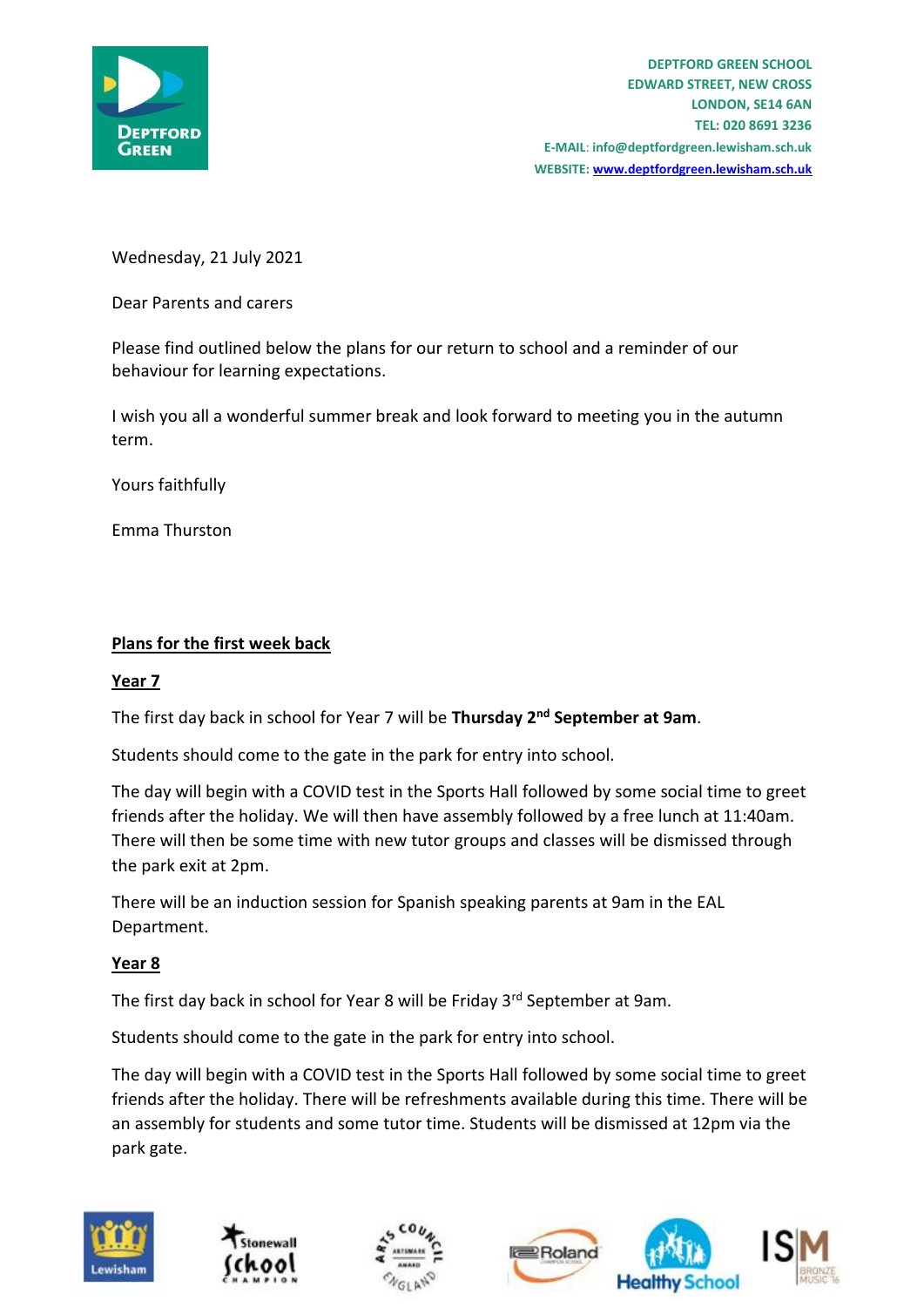

# **Year 9**

The first day back in school for Year 9 will be Friday 3<sup>rd</sup> September at 10:30am.

Students should come to the gate in the park for entry into school.

The day will begin with a COVID test in the Sports Hall followed by some social time to greet friends after the holiday. There will be refreshments available during this time. There will be an assembly for students and some tutor time. Students will be dismissed at 1:30pm via the park gate.

# **Year 10**

The first day back in school for Year 10 will be Friday 3<sup>rd</sup> September at 12:30pm.

Students should come to the gate in the park for entry into school.

The day will begin with a COVID test in the Sports Hall followed by some social time to greet friends after the holiday. There will be refreshments available during this time. There will be an assembly for students and some tutor time. Students will be dismissed at 3:30pm via the park gate.

# **Year 11**

The first day back in school for Year 11 will be Friday 3rd September at 2pm.

Students should come to the gate in the park for entry into school.

The day will begin with a COVID test in the Sports Hall followed by some social time to greet friends after the holiday. There will be refreshments available during this time. There will be an assembly for students and some tutor time and students will be dismissed at 4:30pm via the park gate.

**Monday 6th September will be a full school day for all students with the following start and finish times:** 

| Years 7 & 8             | $9.00 - 3.00$ pm  |
|-------------------------|-------------------|
| <b>Years 9 &amp; 10</b> | $9.40 - 3.40$ pm  |
| Year 11                 | $10.20 - 4.20$ pm |









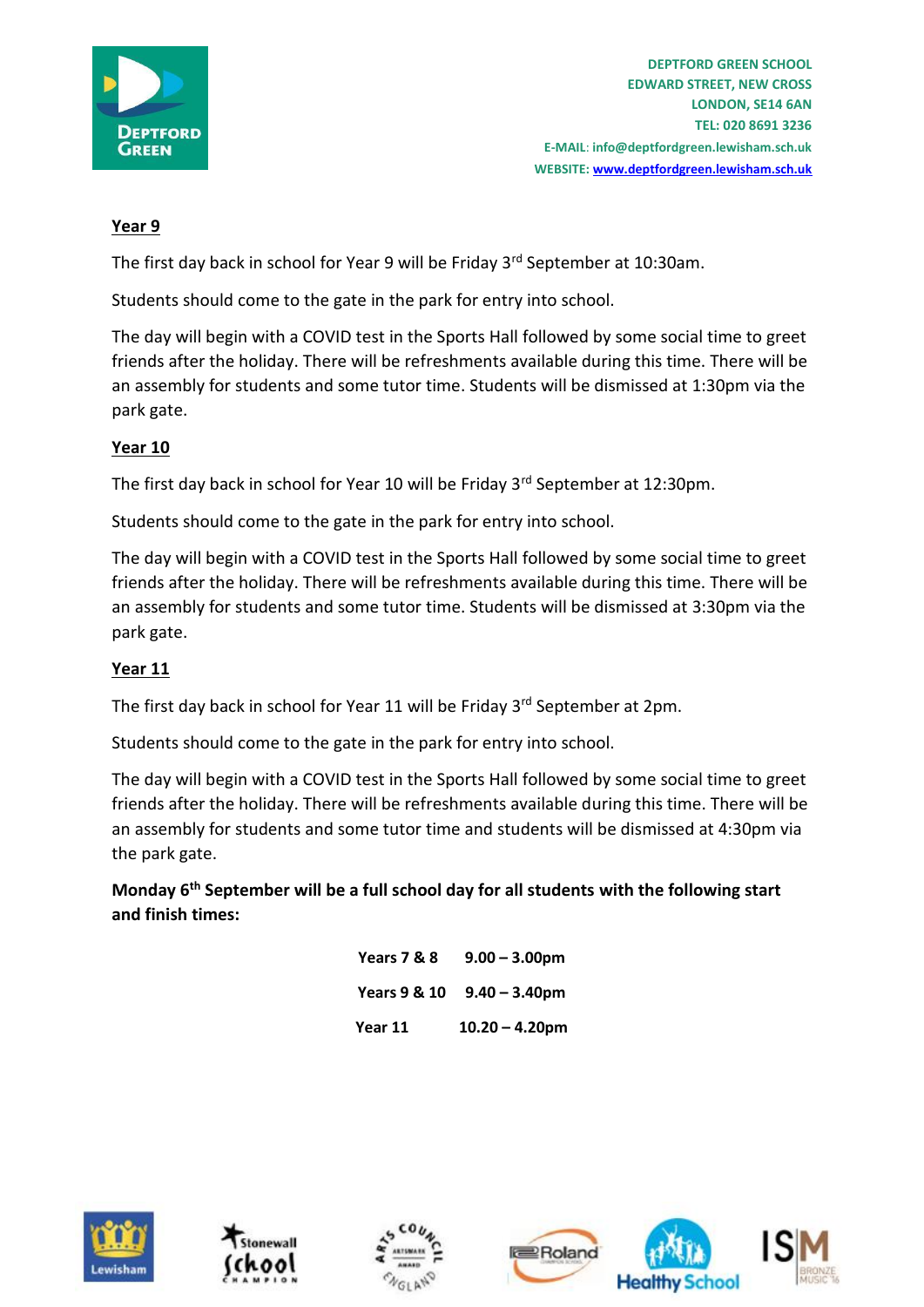

# **Behaviour for Learning Expectations**

## **School uniform**

- Blazer A black suit style jacket with small Deptford Green logo (compulsory- must be worn at all times unless the student is in year 11).
- Trousers These must be black (tailored uniform type, not denim, lycra or "skinny" styling). A plain, black belt with no obvious logo or large buckle must be worn.
- Skirt Black (tailored, knee length, not tight fitting and allowing freedom of movement).
- Shirt White shirt with top button for wearing with a tie (not fitted blouses or PE type).
- Jumper A black V-neck pullover with a small Deptford Green logo. Optional for winter.
- Tie- at least eight stripes showing, the colour will depend on the year group.
- Colours for 2021/22. Year 7 Purple, Year 8 Light Blue, Year 9 Dark Blue, Year 10 Green and Year 11 – Red.
- **•** Shoes Black low heeled full styled shoes less than 3cm high. Leather or leather effect. Not gym shoes, trainers, sandals, DM boots or canvas pumps.
- A rucksack school bag- this must be big enough to carry all a student's books, equipment and PE kit when required.

### **Further details**

- Jewellery is not permitted except for a single piercing in each ear that must be plain.
- No facial piercings or false acrylic nails are allowed due to health and safety during practical subjects.
- Make-up must be kept to a minimum and no fake eye lashes/eye lash extensions are allowed.
- Headwear of any kind is not permitted in the building unless for religious reasons and then should follow the school colours of black, white or green.
- Outdoor clothing should be removed immediately upon entering the classroom.
- Hoodies, leather or denim jackets, tracksuit tops, body warmers should not be seen on the school premises at any time.

### **Equipment**

 $\triangleright$  All students must have a bag with them at all times. It must be suitable for carrying books and their equipment. Students must have blue or black pens, a green pen, pencil, eraser and ruler, coloured pencils and mathematical equipment. A reading book must be carried by all students.

### **Mobile phones/Air pods/Headphones**

We understand that students may still have their mobile devices with them in school, but they must not be seen or heard throughout the day. The school cannot accept responsibility for any mobile